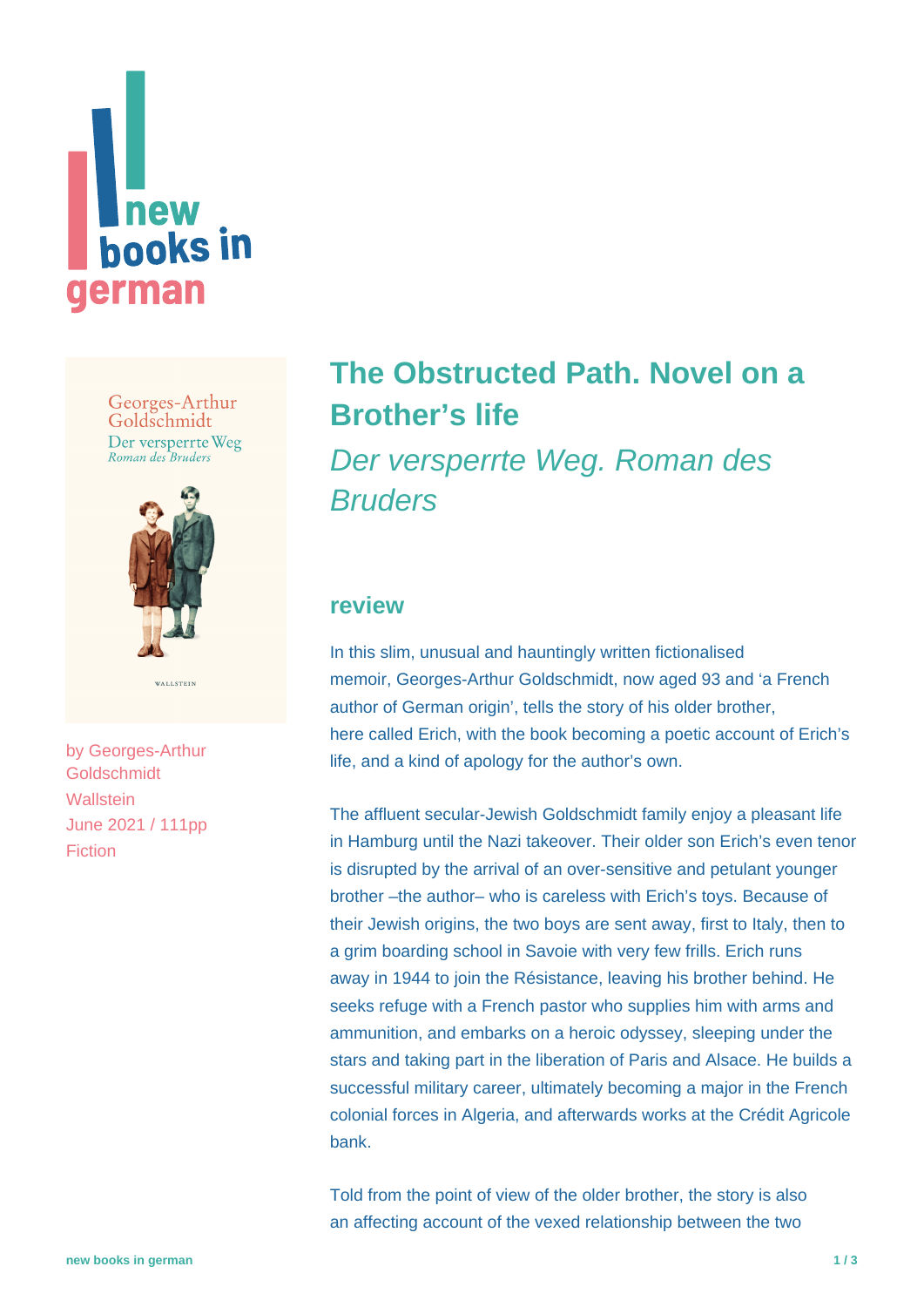brothers. Half-way through, events are interrupted to discuss the meetings between the two in real life, once in 1947 and again in the late 1970s 'when it finally became possible to shake off a bad conscience out of sheer reparation'. 'Germany had become affluent, and was able to "engage" with the past.' The irony is bitter and almost undetectable as the text moves between childhood memoir, adventure story and a meditation on the past, on guilt and on atonement.

Goldschmidt is the recipient of the Nelly Sachs Prize, the Goethe Medal, the Joseph Breitbach Prize and the Prix de l'Académiede Berlin and his books include Der Unterbrochene Wald and Vom Nachexil. In The Obstructed Path, he has produced a highly original work, an empathetic re-narration of a life. His striking, quiet and elegiac writing tells an extraordinarily heroic story that has acquired almost mythical status in his reflection over the decades.

<https://www.wallstein-verlag.de/english/9783835350618.html>

#### **press quotes**

a slim but incredibly intense book, full of sharp observation and wise reflection.

Christoph Schröder, SWR2 Lesenswert Magazin

Anyone who wants to experience the inner turmoil and shame of the survivor, anyone who wants to understand the children of the war and their traumatic experiences, should read this book.

Christian Mayer, Süddeutsche Zeitung

### **about the author**

Georges-Arthur Goldschmidt was born in Reinbek in Hamburg in 1928 and emigrated to Italy as a child, later living in France.

His extensive body of work has won numerous awards, including the Nelly Sachs Prize, the Goethe Medal, the Joseph Breitbach Prize and the Prix de l`Académie de Berlin.